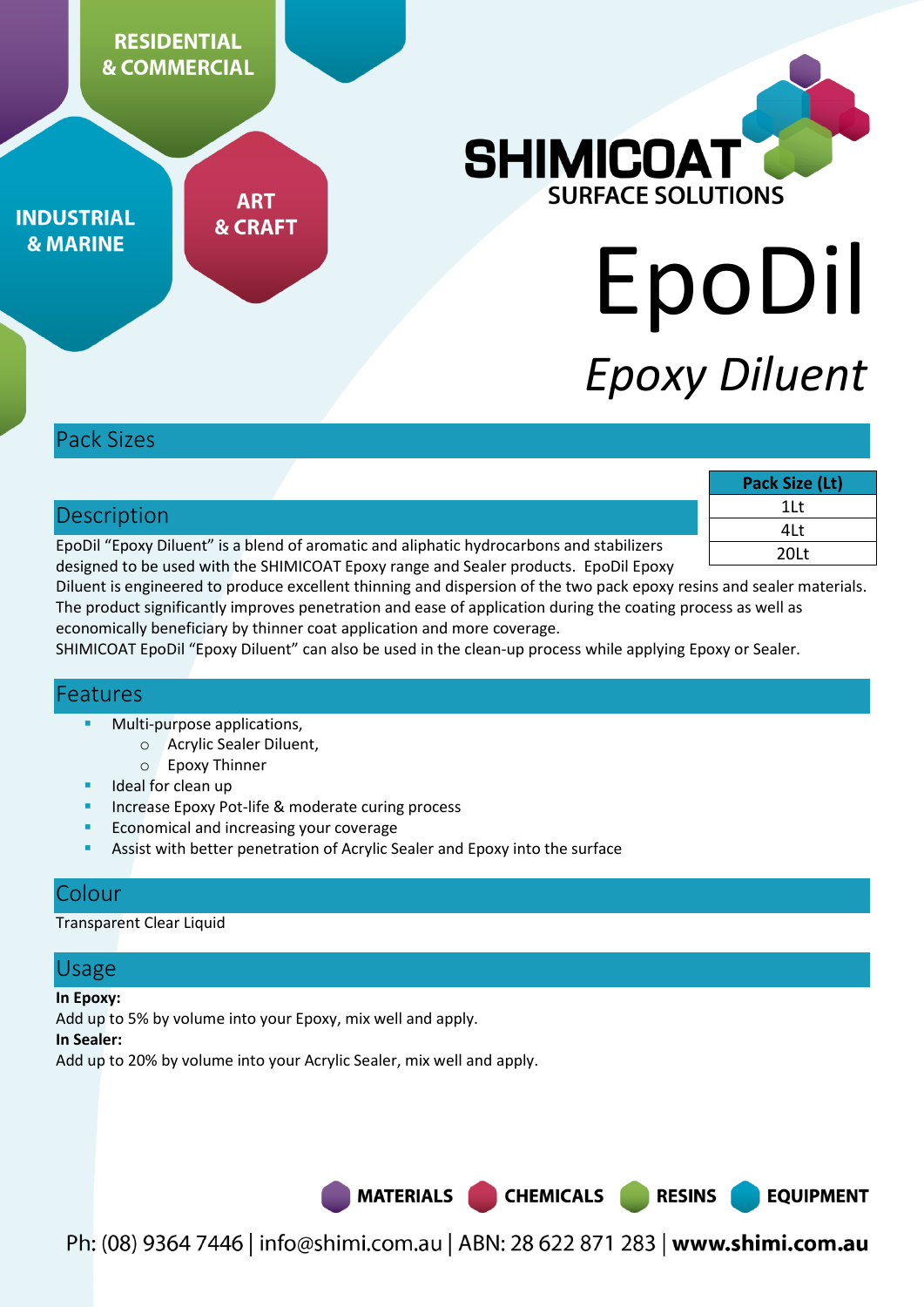

**EQUIPMENT** 

## Applications

Roller, Brush or Spray. Ideal for porous surfaces, and first coat application.

# Dry Time at 25°C

AcryDil "Acrylic Sealer Diluent" is highly volatile. Keep containers closed at all times Addition of Xylene "Epoxy Diluent" slightly slow down the curing process of Epoxy and drying time of sealers

## Clean Up

EpoDil Can be used for tools and surface clean up

### Preparations

Clean and dry surface. Ensure surface to be coated is free of all dirt, grease, oil, paint, curing agents and other contaminants. Removal of Oil Contamination by degreaser and alkaline cleaning pressure wash Acid-wash to enhanced surface porosity and etch the surface. Ensure moisture free surface. Allow to completely dry, run Dry Test. Place a piece of plastic over a small area, tape the edges and leave for 1 hour. Remove plastic, if there is no moisture on either surface, concrete is sufficiently dry. Ideally, always consider surface grinding and removal of loose materials. Grinding is always advisable prior to application of all Shimicoat Epoxy products, to maximize adhesion.

For further information, please refer to SHIMICOAT Instruction for "Surface Preparations".

### Specifications

#### Physical Properties:

| <b>Attribute</b>   | <b>Values</b>                             |
|--------------------|-------------------------------------------|
| <b>CAS Number</b>  | 1330-20-7                                 |
| Appearance         | Water Clear, Water Thin Diluent           |
| Dosage             | Up to: 5% into Epoxy $-$ 20% into Sealers |
| <b>VOC</b>         | 100% (Highly Flammable)                   |
| Density g/mL       | 0.878                                     |
| <b>Flash Point</b> | $27^{\circ}$ C                            |

#### Direction

- Do not apply, if rain is expected within 24 hours.
- EpoDil Epoxy Diluent is a flammable liquid, consult MSDS prior to use, handle with care.
- Most recommended for first coat application, up to 5% in epoxy and 20% in sealer.

For further details please contact Shimicoat Sales and Technical Representative or refer to Shimicoat bulletin and website.

MATERIALS CHEMICALS RESINS

Ph: (08) 9364 7446 | info@shimi.com.au | ABN: 28 622 871 283 | www.shimi.com.au